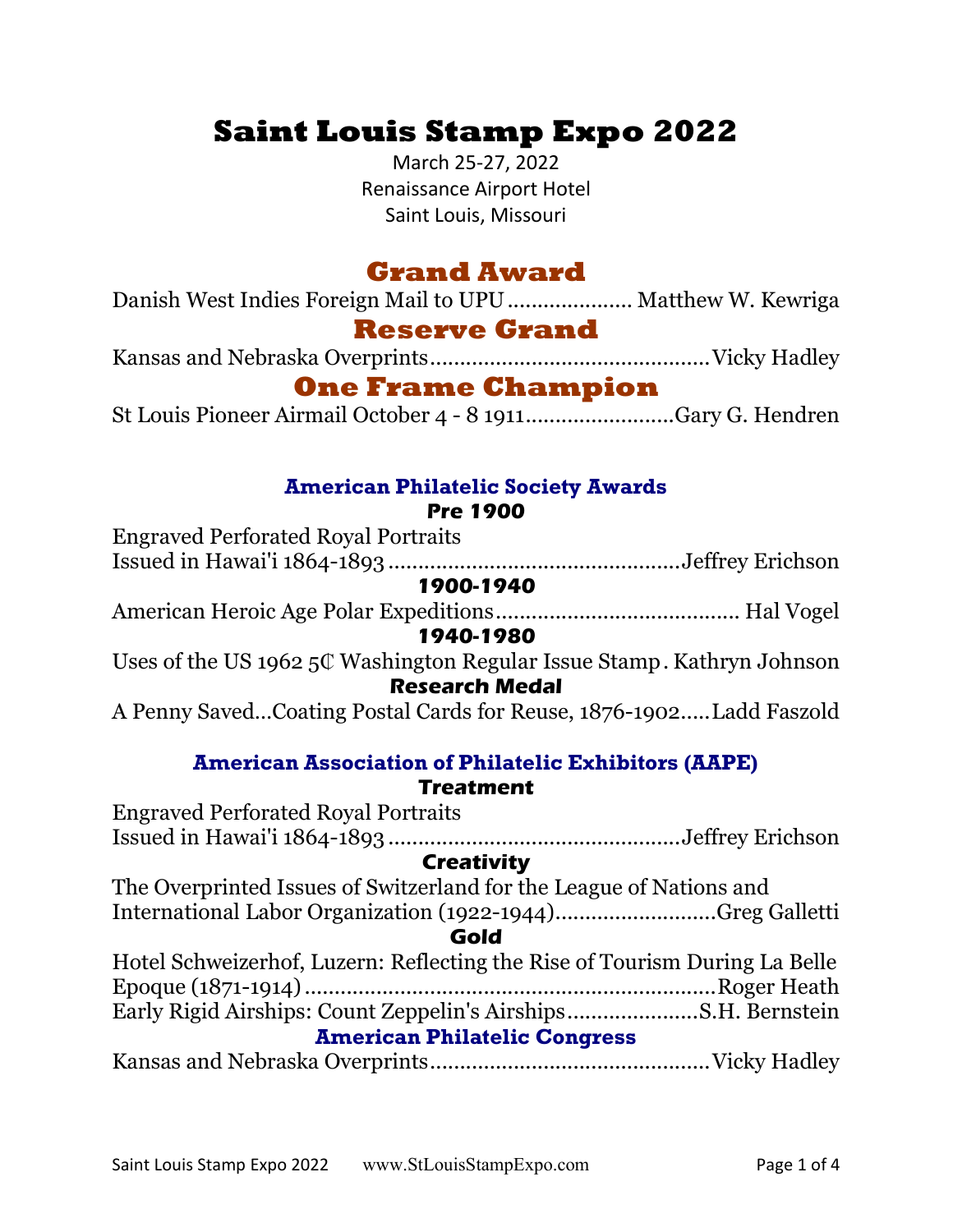| <b>American Airmail Society</b>                                            |  |  |
|----------------------------------------------------------------------------|--|--|
|                                                                            |  |  |
| <b>American Topical Association</b>                                        |  |  |
| <b>First</b>                                                               |  |  |
| America's Membership Libraries 1731-1910 Larry T. Nix                      |  |  |
| <b>Second</b>                                                              |  |  |
| Hotel Schweizerhof, Luzern: Reflecting the Rise of Tourism During La Belle |  |  |
|                                                                            |  |  |
| <b>Third</b>                                                               |  |  |
| The Natural and Social History of SwitzerlandBruce Marsden                 |  |  |
| <b>Youth Award</b>                                                         |  |  |
|                                                                            |  |  |
| <b>American Helvetia Philatelic Society</b>                                |  |  |
| <b>Gold &amp; Grand</b>                                                    |  |  |
|                                                                            |  |  |
| <b>Silver</b>                                                              |  |  |
| The Overprinted Issues of Switzerland for the League of Nations and        |  |  |
| International Labor Organization (1922-1944)Greg Galletti                  |  |  |
| <b>Bronze</b>                                                              |  |  |
|                                                                            |  |  |
| <b>AHPS Single Frame Grand</b>                                             |  |  |
| 1920 Basel-Frankfurt Airmail Service: What a Fiasco  George Struble        |  |  |
| <b>Scandinavian Collectors Club</b>                                        |  |  |
| Grand                                                                      |  |  |
| Danish West Indies Foreign Mail to UPU  Matthew W. Kewriga                 |  |  |
| <b>Jed Richter Award</b>                                                   |  |  |
|                                                                            |  |  |
| <b>Paul Jensen Award</b>                                                   |  |  |
| Danish West Indies Foreign Mail to UPU  Matthew W. Kewriga                 |  |  |
| <b>Victor Engstrom Award</b>                                               |  |  |
|                                                                            |  |  |
|                                                                            |  |  |
| <b>Postal History Society</b>                                              |  |  |
| Danish West Indies Foreign Mail to UPU Matthew W. Kewriga                  |  |  |
| <b>USSS</b> – Statue of Freedom                                            |  |  |
|                                                                            |  |  |

### UPSS

### Marcus White Award

A Penny Saved…Coating Postal Cards for Reuse, 1876-1902 ..... Ladd Faszold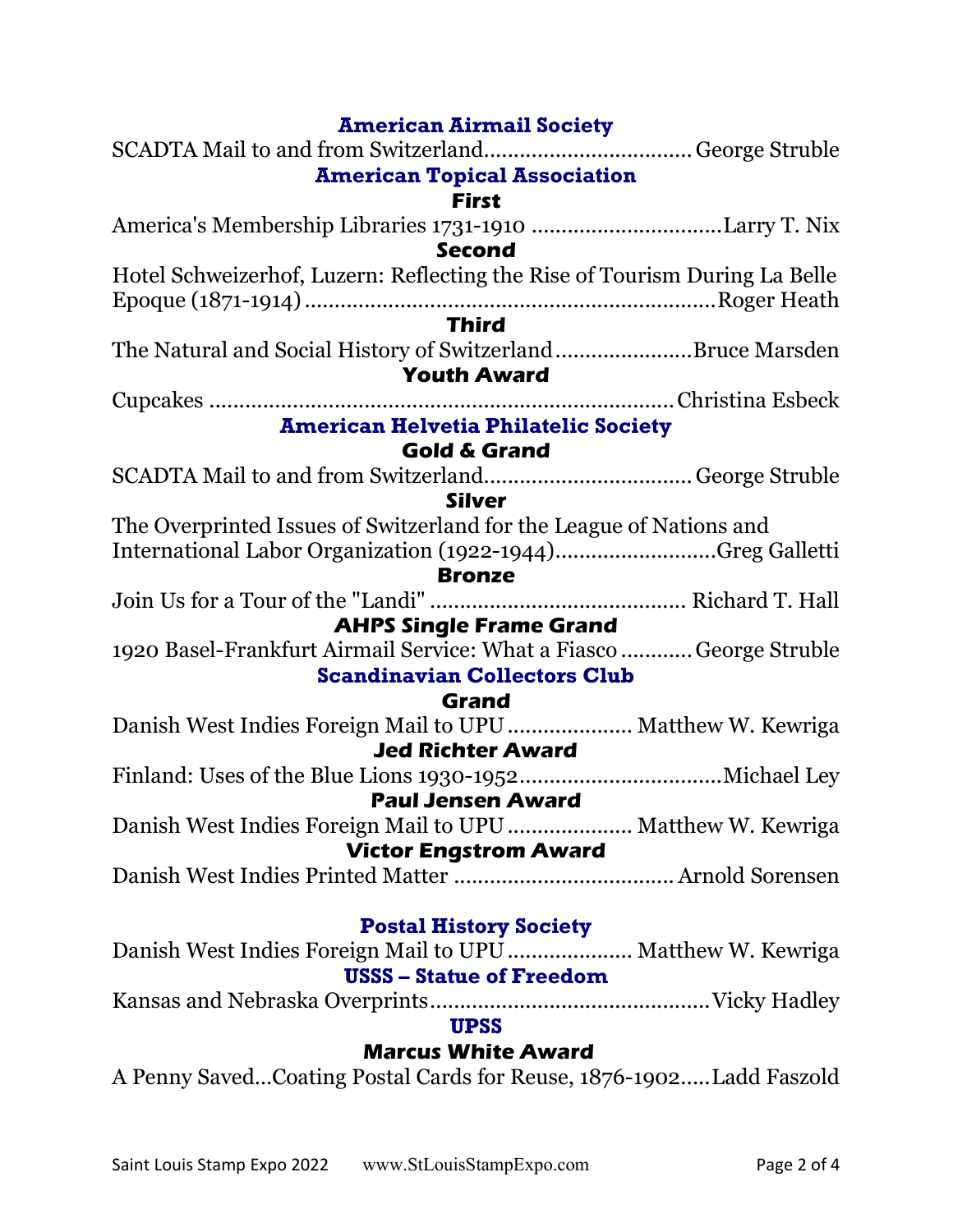#### One Frame Exhibiting Award

| <b>Women Exhibit Award (WE)</b>        |  |  |
|----------------------------------------|--|--|
| The 1936 Swedish-Icelandic Vatnajokull |  |  |
|                                        |  |  |

# Multi-Frame Exhibits

#### Large Gold

| A Penny SavedCoating Postal Cards for Reuse, 1876-1902Ladd Faszold     |  |  |
|------------------------------------------------------------------------|--|--|
|                                                                        |  |  |
| Danish West Indies Foreign Mail to UPU  Matthew W. Kewriga             |  |  |
|                                                                        |  |  |
|                                                                        |  |  |
| <b>Engraved Perforated Royal Portraits</b>                             |  |  |
|                                                                        |  |  |
| Gold                                                                   |  |  |
|                                                                        |  |  |
| The Overprinted Issues of Switzerland for the League of Nations and    |  |  |
| International Labor Organization (1922-1944)Greg Galletti              |  |  |
| America's Membership Libraries 1731-1910 Larry T. Nix                  |  |  |
|                                                                        |  |  |
| Operation and Innovation in the U.S. Domestic Dead Letter              |  |  |
|                                                                        |  |  |
|                                                                        |  |  |
| The Philatelic Aspects of the 1939                                     |  |  |
|                                                                        |  |  |
|                                                                        |  |  |
| <b>Large Vermeil</b>                                                   |  |  |
| The Olympic Rings as Design Motif  Tomas L. Griebling                  |  |  |
| Switzerland Engineering & Landscapes Definitive                        |  |  |
|                                                                        |  |  |
| Uses of the US 1962 5C Washington Regular Issue Stamp. Kathryn Johnson |  |  |
|                                                                        |  |  |
| Hotel Schweizerhof, Luzern: Reflecting the                             |  |  |
| Rise of Tourism During La Belle Epoque (1871-1914)Roger Heath          |  |  |
|                                                                        |  |  |

The Natural and Social History of Switzerland ....................... Bruce Marsden